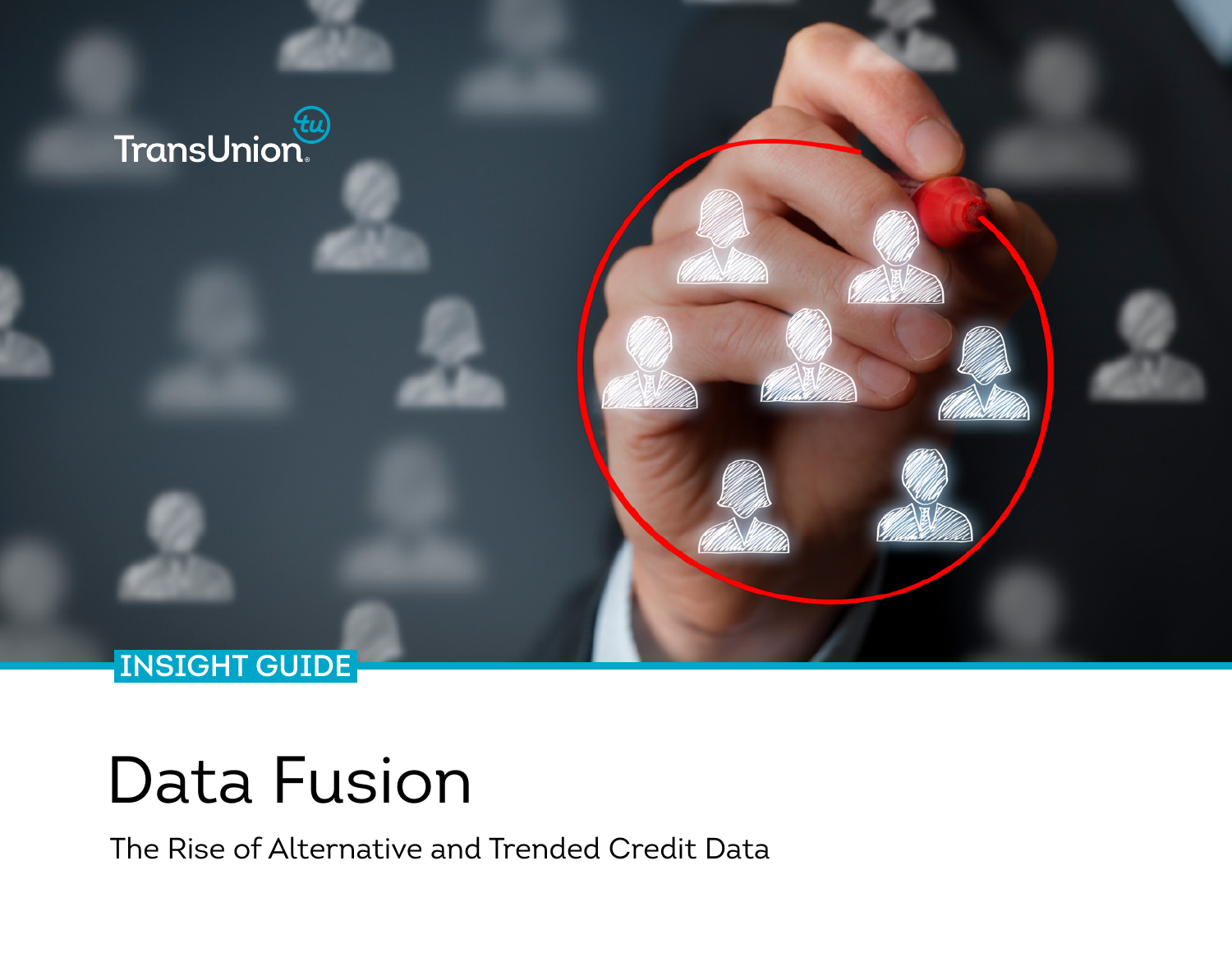As economic markets and lending regulations change, many banks and finance companies are realizing emerging segments of the population, such as Millennials, minorities, immigrants and rural dwellers, require a more holistic approach to risk assessment. In fact, these cohorts are heavily underserved yet could greatly benefit from access to quality financial services. Secondly, there may be a significant increase in potential customer universe when these consumers can be scored.

Incorporating more expenditures and payment information when assessing risk may help new-to-credit and underserved customers reach their financial goals and lenders are increasingly exploring new ways to extend credit to these groups. **In fact, survey revealed lenders are increasingly exploring new ways to extend credit to underserved consumers. According to survey results, a majority of institutions turn away potential borrowers who do not meet risk guidelines when assessed with only traditional credit bureau information.1**

A more holistic approach provides the accuracy and precision necessary to gain a robust picture of consumer risk, helping significantly improve business decisions and build healthier portfolios. With additional and different types of data, you can consider more potential customers across all credit risk tiers, offer the right pricing, minimize institutional risk and capture greater wallet share. Consider your own strategy: Do you have efforts in place to gain a more robust view of customers? Are you using additional datapoints to drive better business decisions and sustain growth?

A lack of critical information can have a negative impact on the bottom line for any business. Likewise, the right information can open the door to credit offerings for many consumers. To provide these offerings, fully understanding how applicants have managed financial commitments outside of traditional tradeline data is imperative. Greater depth and breadth of data across multiple sources provides the ability to serve more customers at the right price.

#### **2021 strategic initiatives**

- Improve acquisitions without increasing risk
- Score more people with greater precision
- Identify leading risk indicators

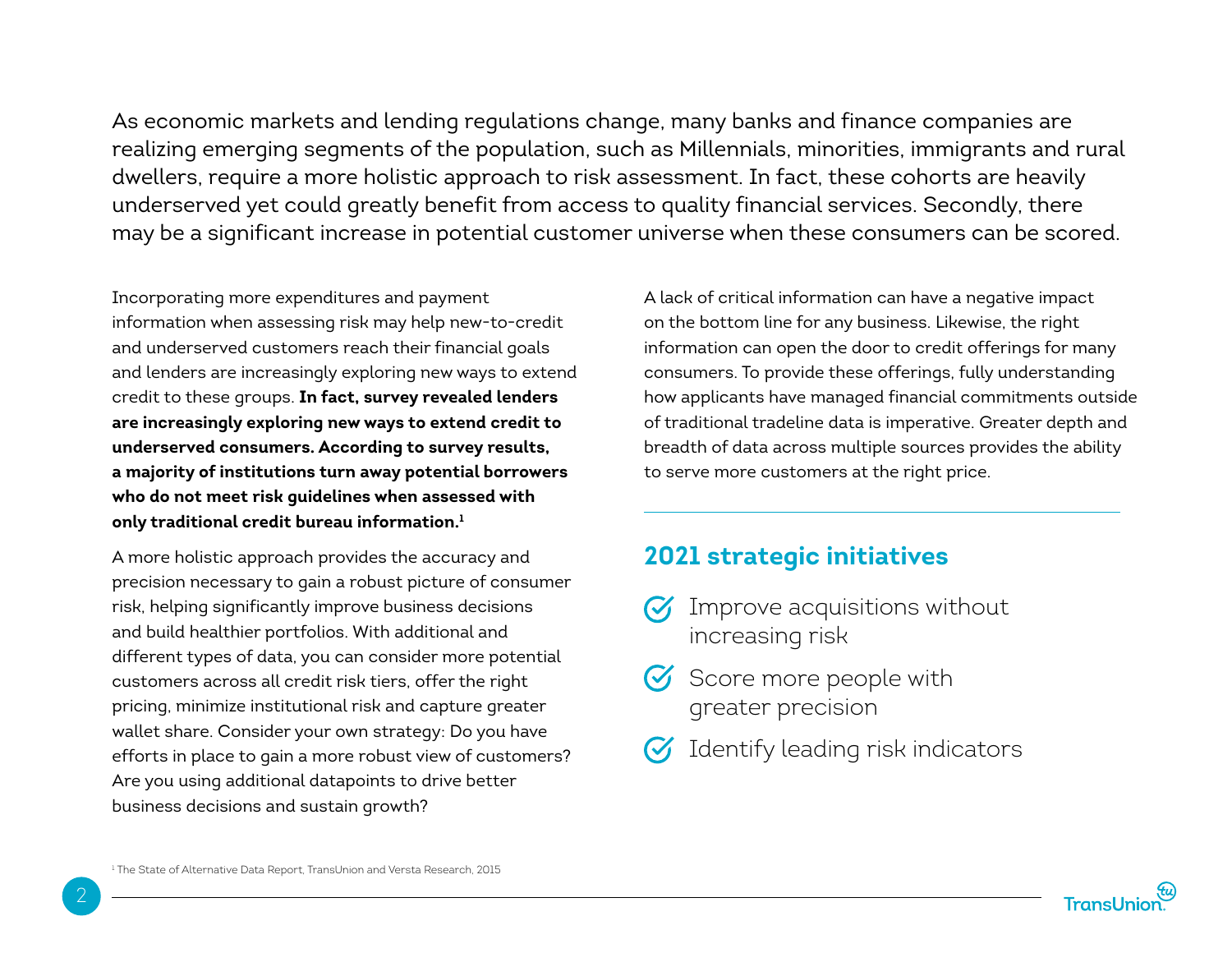## **Serving communities**

The 2019 Bangko Sentral ng Pilipinas (BSP) Financial Inclusion survey found that **51 million Filipinos were unbanked, unscorable or "credit invisible."2** Many current customers and applicants of financial institutions may be assessed as lower credit risk, receive more beneficial pricing, or possibly switch from a decline to loan approval when additional data assets are leveraged in risk assessment. $3$ 

When a lender is able to offer consumers with limited credit history a line of credit, there's an opportunity to build lifetime loyalty. Your institution can offer the first credit account in a consumer's wallet and begin to build a long-term relationship, but doing this requires reinforcement data to show management of various past financial commitments.

With customer acquisition growing via online channel, **a more robust picture of consumer risk can prove to be a competitive advantage**. For example, using a risk model that incorporates whether a consumer is building or decreasing balances, increasing telco and utilities expenditures and payment amounts over time, or has a solid payment history with alternative lending arrangements.



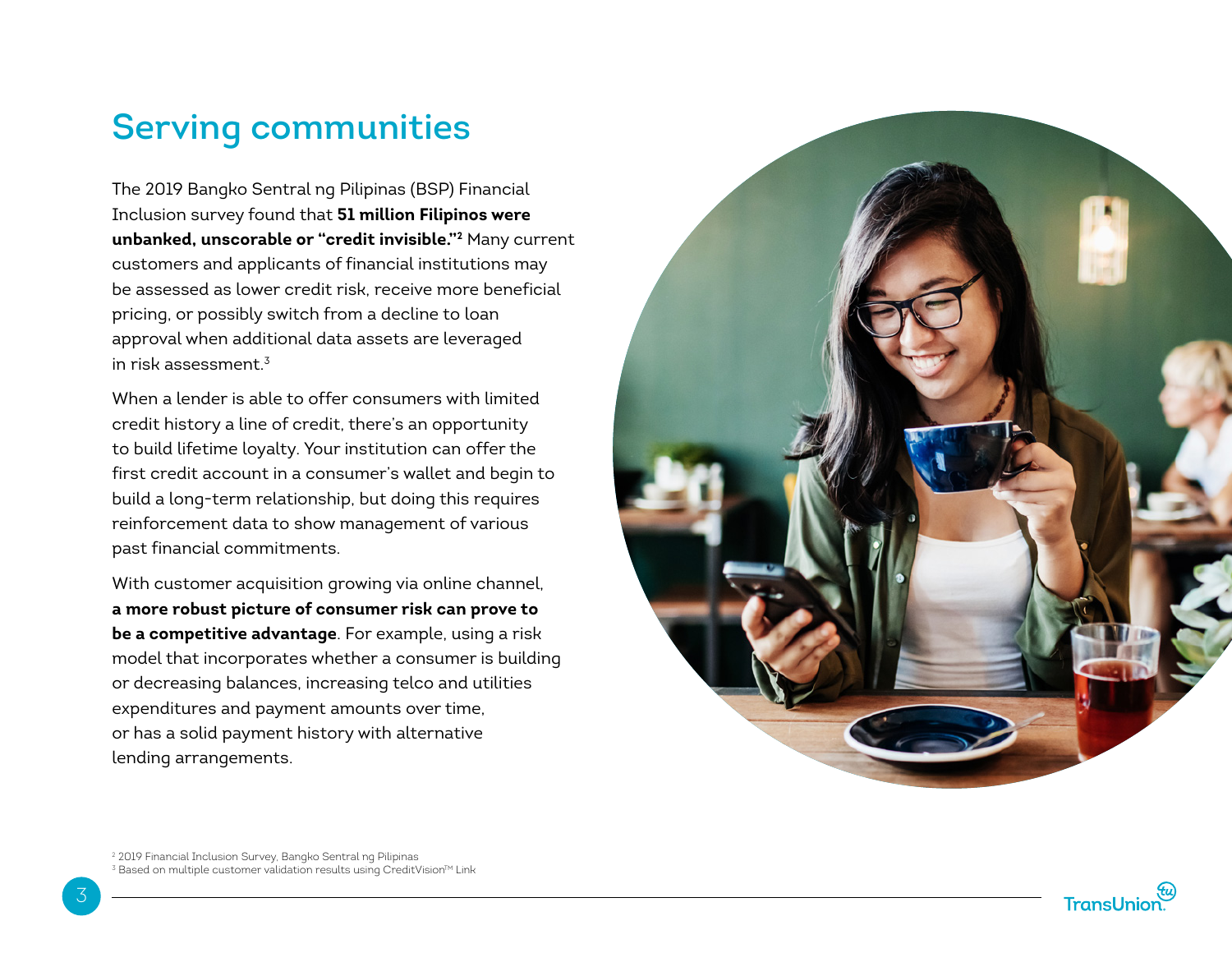# **The powerful combination of a hybrid waterfall approach**

Whether you're basing growth on expanding current customer relationships, better scoring your prime audience or lending to the subprime, inquiry only and new-to-credit populations, you need to have the right information.

Assessing creditworthiness with additional data assets provides the missing pieces of the puzzle. Until now, we've relied on credit bureau data to reveal the liabilities within a consumer's financial record but this can only cover about one-third of the population. As almost all Filipino adults own a mobile phone, leveraging prepaid and postpaid telco data expenditure and usage will enable high score coverage. Combining alternative and trended credit data sources creates a more robust picture of consumer risk and provides more powerful predictive insights on the total addressable unbanked, new-to-credit market.

The combination of telco and other expenditure, payment information - used in tandem with credit bureau trade line data - allows lenders to score ALL with far more precision which is competitively important in a time of rapidly evolving consumer behaviors.

Through validation and testing, the retrieval of a traditional bureau score or alternative score based on telco data is capable of scoring 100% of the applicants who would otherwise be returned as no-hits or thin-files by traditional models.4 Based on TransUnion's back-testing, retrieval of a traditional score for those with existing credit or history is optimal, while retrieval of an alternative telco score provides higher performance over the usual demographic and inquiry look-alike modeling approach to score new to credit and thin files. Individuals who are unable to reach their financial goals due to lack of traditional credit can now be scored using alternative data — which provides more information to help determine true creditworthiness of those consumers.



79% of lenders said they have mid-high level appetite to book new-to-credit consumers

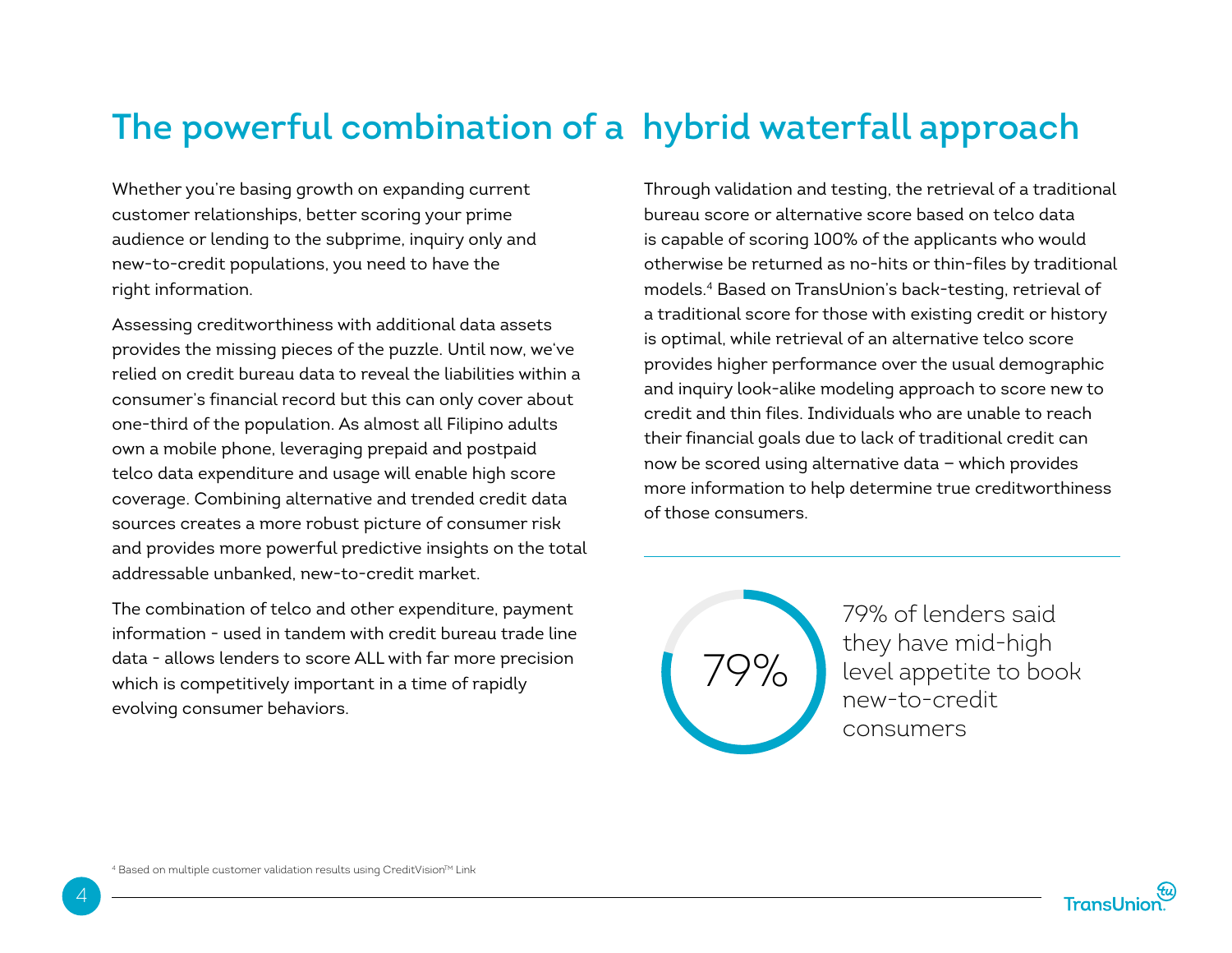Alternative data on device, telco payments, usage and loading patterns provide additional insight on an applicant's credit willingness and ability to pay. This is proven in multiple back-testing and retro-validation results correlating scores on alternative telco and device data with credit bureau delinquency performance. As well, the frequency, recency, consistency and magnitude of telco balances and usage have proven to provide insight on an applicant's likely behavior in handling credit.



# **Alternative Data Trended credit data**

In addition to alternative data scores, the other half of the hybrid waterfall approach is trended credit data which is optimal for thick file, as it leverages an expanded view of credit behavior data with historical information on each loan account. This includes over two years of payment history, amount paid versus minimum due, and spending behaviors over time. Incorporating payment history information provides the basis for critical intelligence, like the trajectory of a consumer's debt balances.

Historical consumer credit behavior is powerful information that can give a clearer indication of how a prospective borrower might pay off their financial debts in the future. Adding trended credit data to your risk assessment provides insight into a consumer's ability to pay over time and helps differentiate similar situations.

#### **Improve customer acquisition**

- Score entire marketable universe
- $\alpha$  Combine data assets for more accurate risk predictions
- **S** Expand consumer access to services

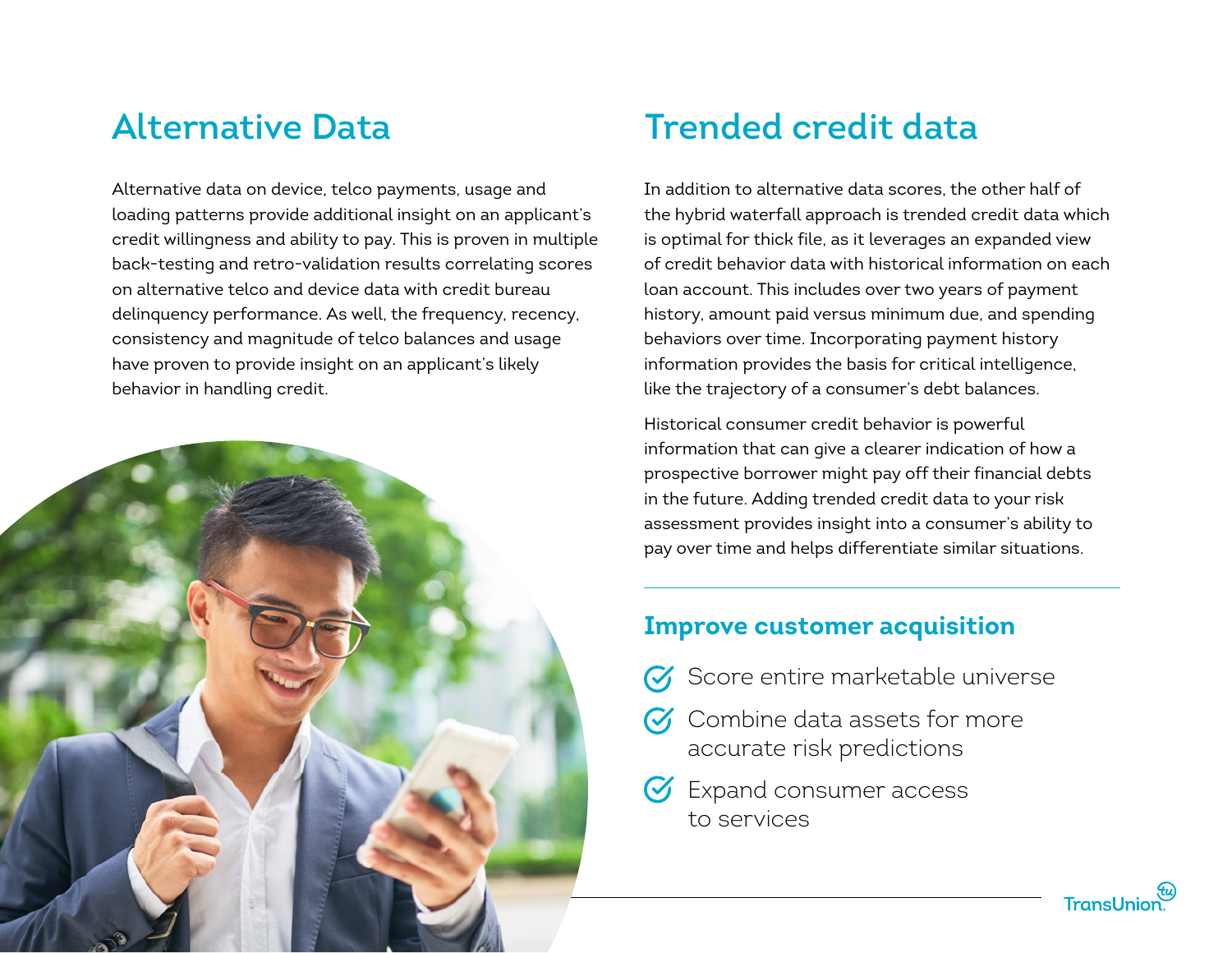# **Enhance your scoring strategy by incorporating a more holistic view of credit and payment behavior**



### **Point-in-time credit risk**



**The complete view with alternative and trended credit data**

- **V** Unsecured loan outstanding balance of P15,000
- $\bigcirc$  One late payment in last three months
- **V** Unsecured loan outstanding balance of P30,000
- $\heartsuit$  One late payment in last three months
- $\heartsuit$  Customer used to pay more than the minimum repayment, but just paying minimum in last three months
- $\sigma$  Customer is a prepaid telco user
- Customer has decreased telco spend and internet usage

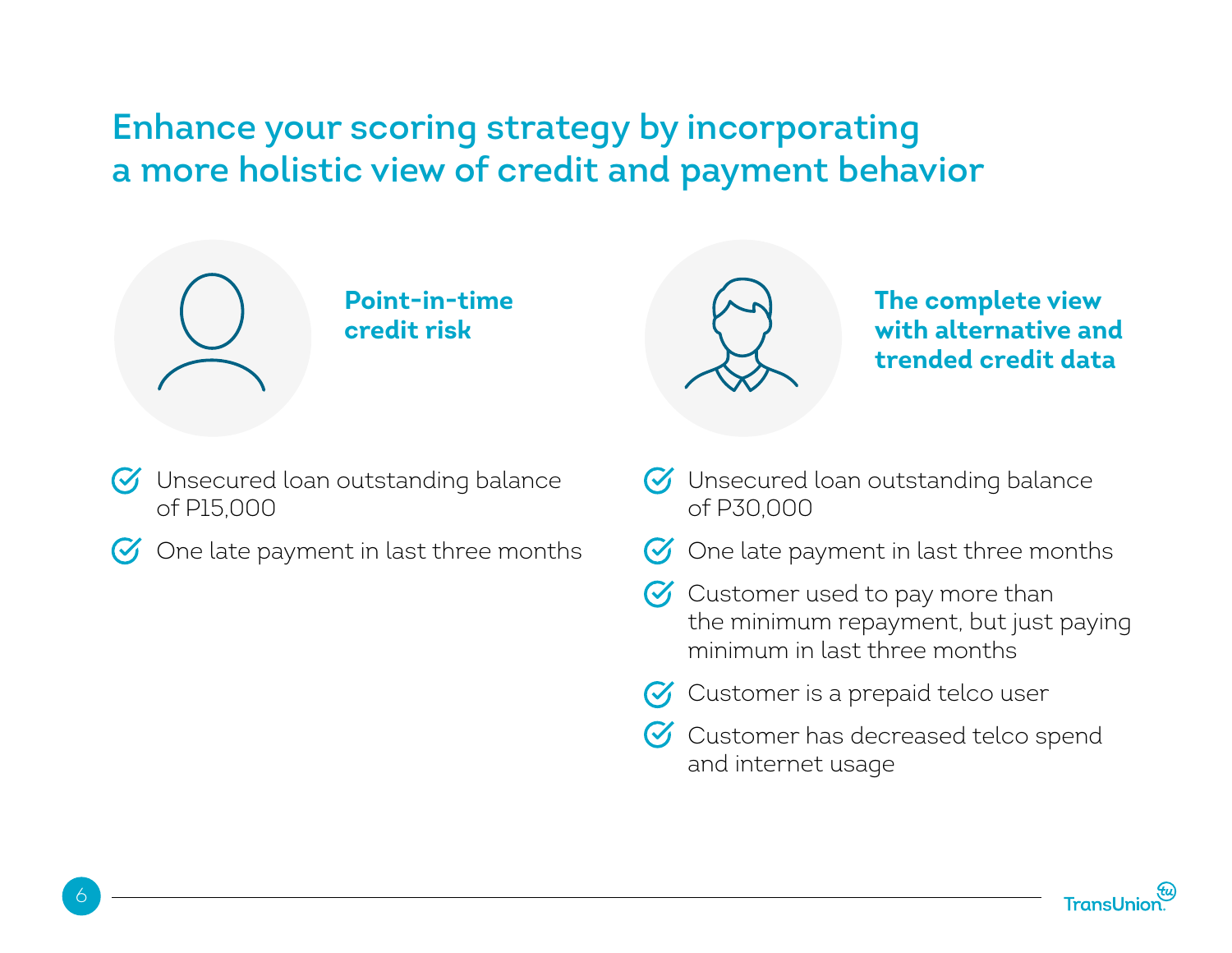# **Optimized scoring**

Based on TransUnion's backtesting and validation for every credit segment, the trended traditional score performs the best in discriminating a good vs. bad customer, whereas alternative scores perform better for inquiry only and thin-file segments.

| <b>SEGMENT</b>  | <b>KS</b>                                            |                                    |                                           | <b>GINI</b>                                          |                             |                                    |
|-----------------|------------------------------------------------------|------------------------------------|-------------------------------------------|------------------------------------------------------|-----------------------------|------------------------------------|
|                 | <b>Traditional</b><br><b>Trended</b><br><b>Score</b> | <b>Alternative</b><br><b>Score</b> | <b>CV Link</b><br>Optimal<br><b>Score</b> | <b>Traditional</b><br><b>Trended</b><br><b>Score</b> | <b>Alternative</b><br>Score | <b>CV Link</b><br>Optimal<br>Score |
| Thick           | 51                                                   | 20                                 | Traditional<br>Trended<br>Score           | 68                                                   | 28                          | Traditional<br>Trended<br>Score    |
| Inquiry<br>Only | 19                                                   | 35                                 | Alternative<br>Scores                     | 26                                                   | 47                          | Alternative<br>Score               |
| <b>NTC</b>      | 22                                                   | 47                                 | Alternative<br>Scores                     | 32                                                   | 59                          | Alternative<br>Score               |

#### **Result: Reduce score rejects while managing risk**

By using the CreditVisionTM Link Score, lenders are able to lift score pass/approvable base to 61% while keeping bad rates manageable at 5%.

Combining trended credit and alternative data can lift the scoring coverage and accuracy by **at least 2x**, enabling lenders to predict creditworthiness of new-to-credit customers.



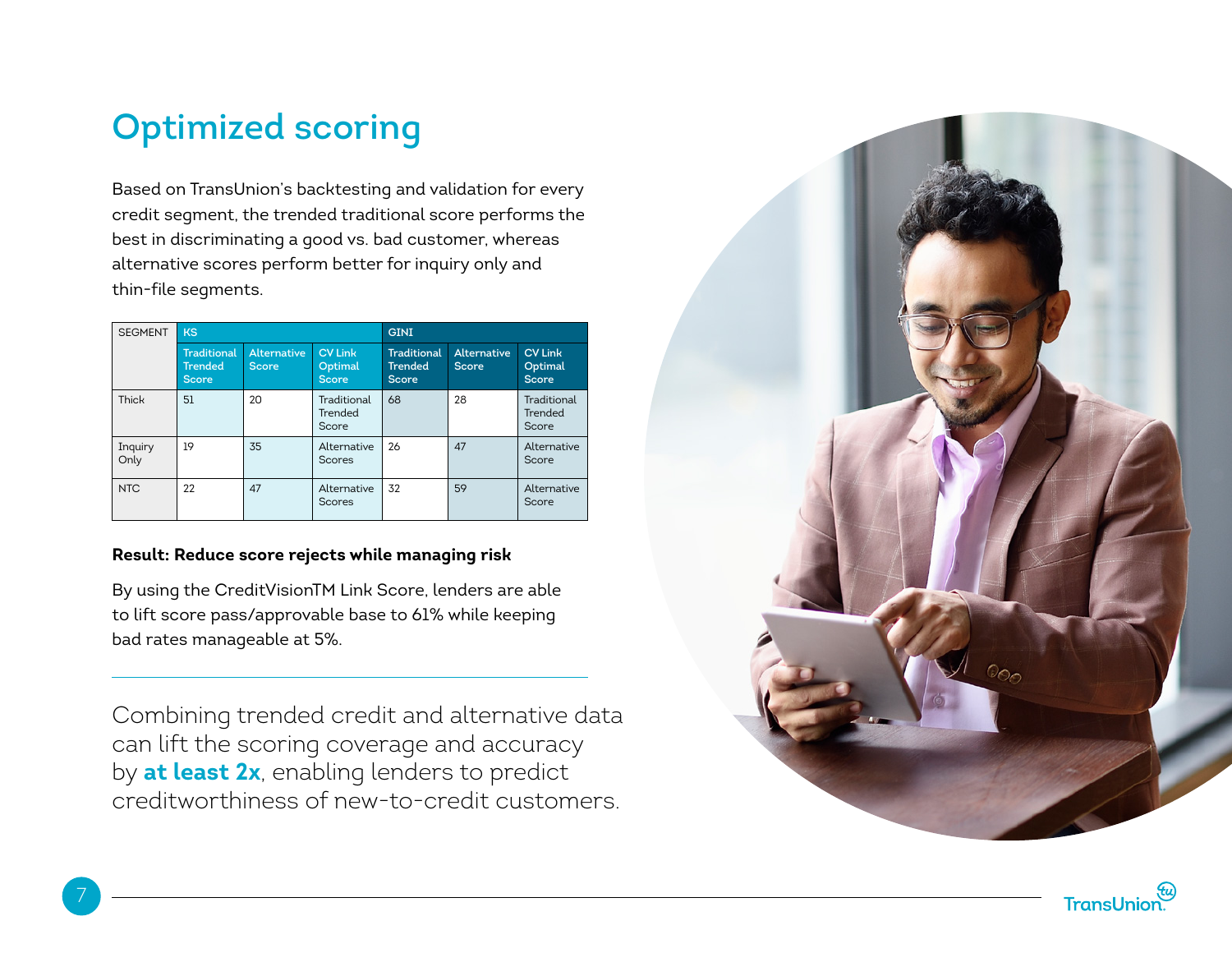# **One data source can mean better customer experience**

One of the most important aspects of combining data sets is consistent and strong consumer relations.

Having a single provider of alternative and trended credit data sets can be more efficient internally and less confusing for customers.

Next generation algorithms that utilize trended credit data and alternative datasets together are revolutionary. Look for a single source that utilizes both trended credit and alternative data in order to accurately evaluate the risk associated with more consumers.

#### Profitable growth is a balancing act that requires a true partnership